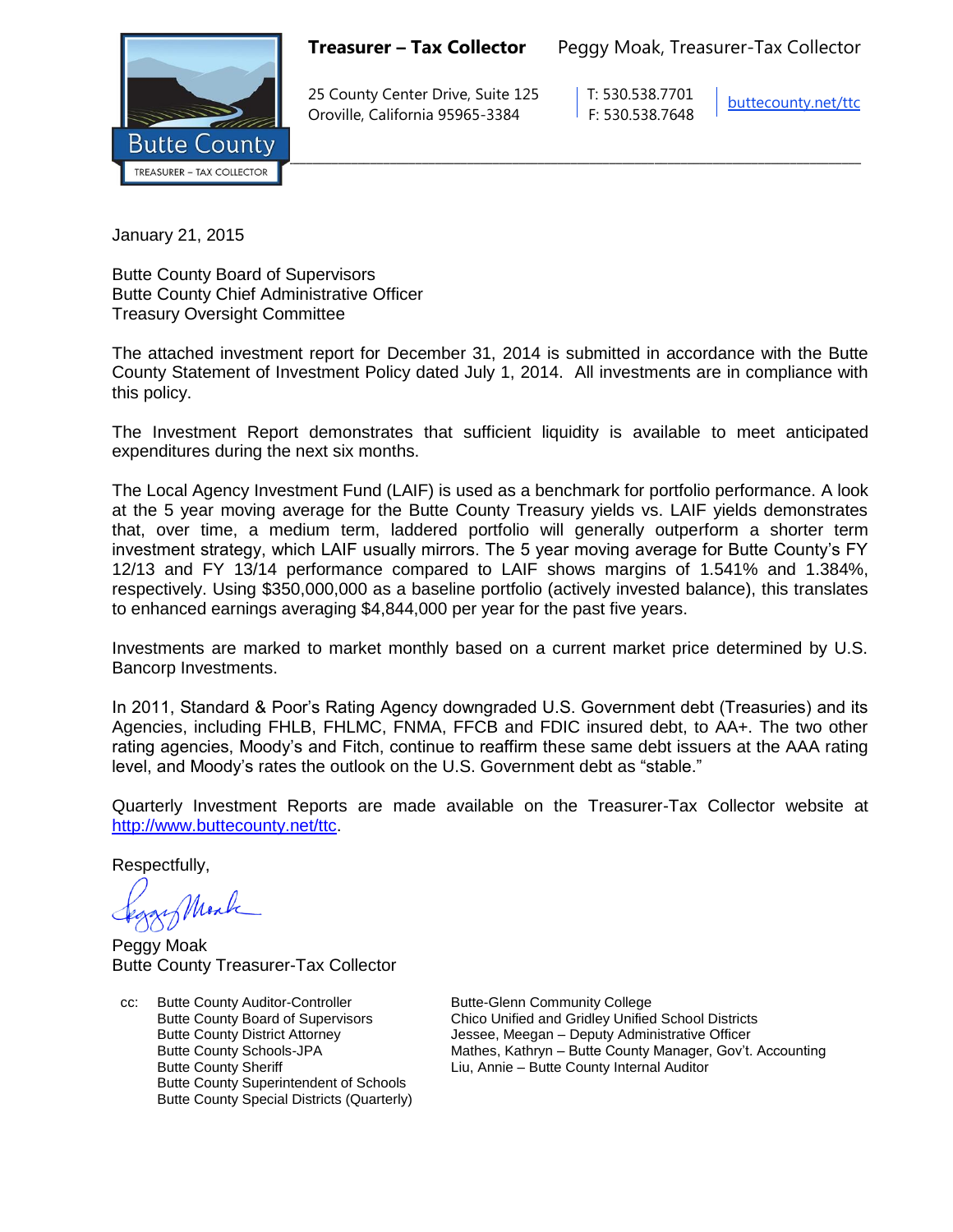

## **BUTTE COUNTY TREASURER'S INVESTMENT REPORT**

### **December 31, 2014**

| <b>ACTIVELY MANAGED PORTFOLIO:</b>                                                                          | <b>YIELD TO</b><br><b>MATURITY</b> | <b>WEIGHTED AVERAGE</b><br><b>MATURITY (DAYS)*</b> | <b>PAR VALUE</b>                 | <b>FAIR VALUE</b> | <b>COST CARRIED</b> |  |  |
|-------------------------------------------------------------------------------------------------------------|------------------------------------|----------------------------------------------------|----------------------------------|-------------------|---------------------|--|--|
|                                                                                                             |                                    |                                                    |                                  |                   |                     |  |  |
| <b>LOCAL AGENCY INVESTMENT FUND (LAIF)</b>                                                                  | 0.267%                             | 1                                                  | 112,536,994.06                   | 112,536,994.06    | 112,536,994.06      |  |  |
| <b>CALTRUST SHORT TERM</b>                                                                                  | 0.405%                             | 1                                                  | 4,508.95                         | 4,508.95          | 4,511.90            |  |  |
| <b>BANK MONEY MARKET (COLLATERALIZED)</b>                                                                   | 0.260%                             | 1                                                  | 7,912,762.01                     | 7,912,762.01      | 7,912,762.01        |  |  |
| <b>U.S. TREASURY NOTES</b>                                                                                  | 0.000%                             | 0                                                  | 0.00                             | 0.00              | 0.00                |  |  |
| <b>MUNICIPAL BONDS</b>                                                                                      | 1.716%                             | 1,405                                              | 10,000,000.00                    | 9,981,550.00      | 10,061,495.00       |  |  |
| <b>CORPORATE NOTES**</b>                                                                                    | 0.670%                             | 343                                                | 24,750,000.00                    | 24,973,484.25     | 25,046,389.44       |  |  |
| <b>NEGOTIABLE CDS**</b>                                                                                     | 1.538%                             | 770                                                | 2,500,000.00                     | 2,502,752.22      | 2,500,000.00        |  |  |
| CERTIFICATES OF DEPOSIT (COLLATERALIZED)                                                                    | 1.000%                             | 279                                                | 5,500,000.00                     | 5,500,000.00      | 5,500,000.00        |  |  |
| <b>FEDERAL AGENCY NOTES**</b>                                                                               | 1.267%                             | 1,226                                              | 256,355,000.00                   | 255,775,500.71    | 256,663,774.87      |  |  |
| <b>TOTAL ACTIVELY MANAGED PORTFOLIO:</b>                                                                    | 0.954%                             | 811                                                | 419,559,265.02                   | 419,187,552.20    | 420,225,927.28      |  |  |
| INVESTMENT OF NOTE/BOND PROCEEDS AND OPERATING CASH<br><b>SCHOOL BOND PROCEEDS</b> (see page 2 for details) |                                    |                                                    | 10,945,815.05                    | 10,945,815.05     | 10,945,815.05       |  |  |
| <b>OPERATING ACCOUNTS</b>                                                                                   |                                    |                                                    |                                  |                   |                     |  |  |
| <b>U.S. BANK CHECKING ACCOUNT DEPOSITS</b>                                                                  |                                    |                                                    | 43, 137, 863. 93                 | 43,137,863.93     | 43,137,863.93       |  |  |
| <b>OPERATING CASH</b>                                                                                       |                                    |                                                    | 38,502.20                        | 38,502.20         | 38,502.20           |  |  |
| <b>OTHER</b>                                                                                                |                                    |                                                    | 32.805.67                        | 32,805.67         | 32.805.67           |  |  |
| <b>TOTAL TREASURER'S FUND LEDGER BALANCE:</b>                                                               |                                    |                                                    | 473,714,251.87                   | 473,342,539.05    | 474,380,914.13      |  |  |
| <b>INVESTMENTS UNDER MANAGEMENT OF TRUSTEES</b> (see page 3 for details)                                    |                                    |                                                    | 3,370,695.80                     | 3,362,199.80      | 3,363,264.25        |  |  |
|                                                                                                             |                                    |                                                    | <b>PAR VALUE</b>                 | <b>FAIR VALUE</b> | <b>COST CARRIED</b> |  |  |
| <b>TOTAL CASH AND INVESTMENTS:</b>                                                                          |                                    |                                                    | 477,084,947.67<br>476,704,738.85 |                   | 477,744,178.38      |  |  |
|                                                                                                             |                                    | <b>SIX MONTH LIQUIDITY PROJECTIONS</b>             |                                  |                   |                     |  |  |
| Estimated Cash Receipts for Next Six Months<br><b>Estimated Disbursements for Next Six Months</b>           |                                    |                                                    | 412.858.017<br>$-467$ 019 127    |                   |                     |  |  |

| LUMINUU OUUT ROOCIDIU TULI VOAL OIA IVIOHIITU      | 712,000,011            |
|----------------------------------------------------|------------------------|
| <b>Estimated Disbursements for Next Six Months</b> | -467,019,127           |
| Estimated Net Cash Flow for Next Six Months***     | $-54,161,110(A1)$      |
| <b>Prudent Reserve</b>                             | $-30,000,000$ (A2)     |
| <b>Securities Maturing</b>                         | 29,880,000 (B)         |
| Local Agency Investment Fund / Cal Trust / MMF     | 120,454,268 (C)        |
| Total Liquidity for Next Six Months                | 66,173,158 (A1+A2+B+C) |
| Estimated Cash Available for Long Term Investment  | $-30,000,000$          |
| Remaining Available Liquidity                      | 36,173,158             |
|                                                    |                        |
|                                                    |                        |

**Total Par Value of actively managed investments maturing in less than 12 months: 147,954,265 Total Par Value of actively managed investments maturing in more than 12 months: 271,605,000**

\* Actual Weighted Average Maturity will be shorter, and actual dollar amount of investments maturing in less than 12 months will be higher than stated, due to call features on investments.<br>\*\* See page 5 for detailed list o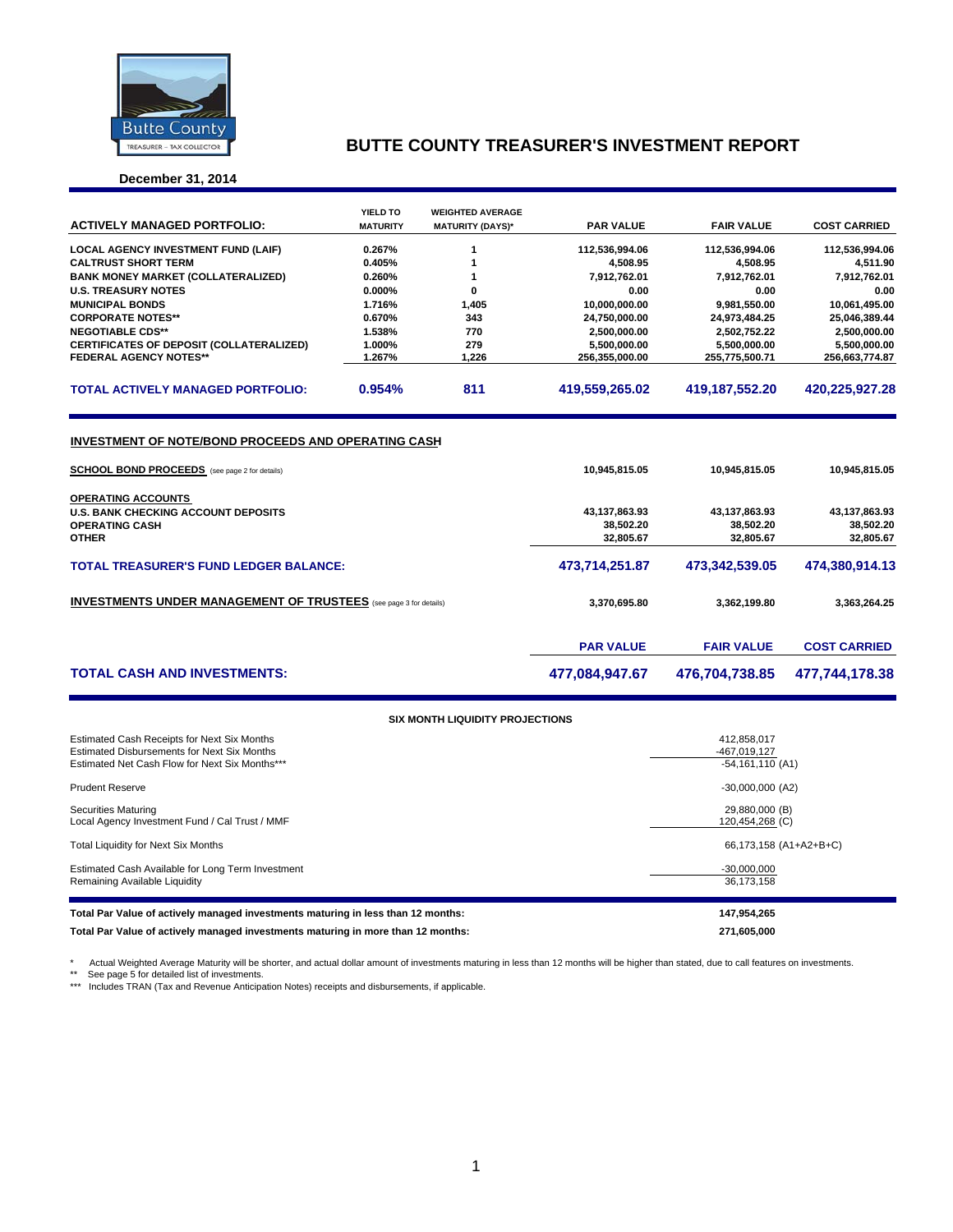## **BUTTE COUNTY TREASURER'S INVESTMENT REPORT**

## **INVESTMENT OF SCHOOL BOND PROCEEDS**

**December 31, 2014**

| <b>BOND/NOTE DESCRIPTION</b>                      | <b>INVESTMENT</b><br><b>TYPE</b> | <b>MATURITY</b><br><b>DATE</b> | <b>DESCRIPTION</b> | <b>ANNUAL</b><br>YIELD* | <b>PAR</b><br><b>VALUE</b> | <b>FAIR</b><br><b>VALUE</b> | <b>COST</b><br><b>CARRIED</b> |
|---------------------------------------------------|----------------------------------|--------------------------------|--------------------|-------------------------|----------------------------|-----------------------------|-------------------------------|
| <b>BONDS - LOCAL AGENCY INVESTMENT FUND (LAIF</b> |                                  |                                |                    |                         |                            |                             |                               |
| <b>Chico Unified Measure E Series A</b>           | LAIF                             |                                |                    | 0.267%                  | 10,945,815.05              | 10,945,815.05               | 10,945,815.05                 |
| Gridley Unified School District GO 2012           | LAIF                             |                                |                    | 0.267%                  | 0.00                       | 0.00                        | 0.00                          |
| <b>SUBTOTAL</b>                                   |                                  |                                |                    |                         | 10,945,815.05              | 10,945,815.05               | 10,945,815.05                 |
|                                                   |                                  |                                |                    |                         | <b>PAR</b><br><b>VALUE</b> | <b>FAIR</b><br><b>VALUE</b> | <b>COST</b><br><b>CARRIED</b> |
| <b>GRAND TOTAL</b>                                |                                  |                                |                    |                         | 10,945,815.05              | 10,945,815.05               | 10,945,815.05                 |

\* Yields quoted above are a snapshot per investment type. Actual yields earned on school bonds are calculated by the Treasurer's office and are a composite of investment earnings less Treasury costs.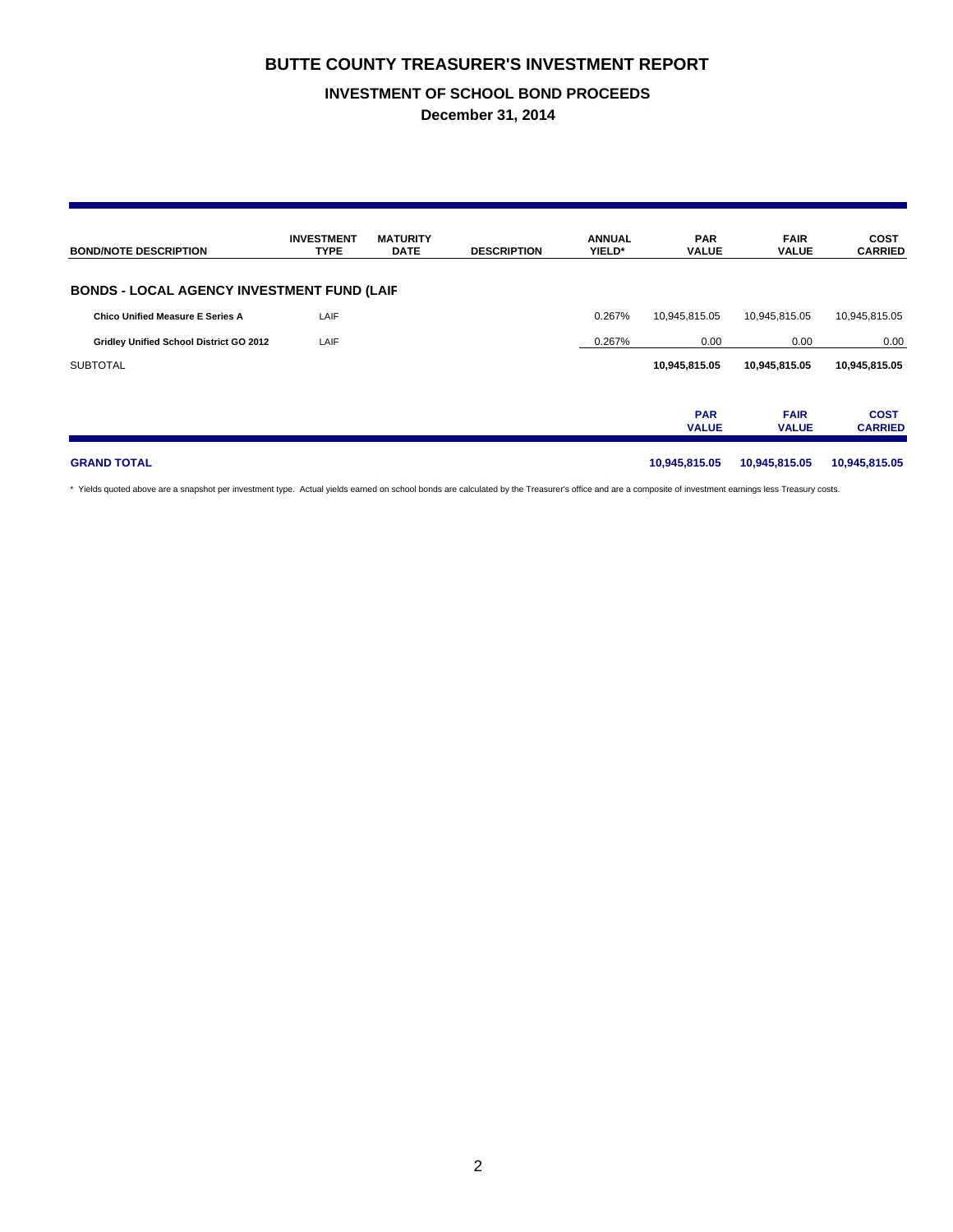# **BUTTE COUNTY TREASURER'S INVESTMENT REPORT DEPOSITS AND INVESTMENTS UNDER MANAGEMENT OF TRUSTEES/FISCAL AGENTS**

**December 31, 2014**

|                                                 | <b>INVESTMENT</b>      | <b>MATURITY</b> |                              | <b>ANNUAL</b> | <b>PAR</b>                 | <b>FAIR</b>                 | <b>COST</b>                   |
|-------------------------------------------------|------------------------|-----------------|------------------------------|---------------|----------------------------|-----------------------------|-------------------------------|
| <b>LOAN PROGRAM</b>                             | <b>TYPE</b>            | <b>DATE</b>     | <b>DESCRIPTION</b>           | <b>YIELD</b>  | <b>VALUE</b>               | <b>VALUE</b>                | <b>CARRIED</b>                |
|                                                 |                        |                 |                              |               |                            |                             |                               |
| <b>2004 PENSION OBLIGATION BONDS</b>            |                        |                 |                              |               |                            |                             |                               |
| <b>WELLS FARGO BANK, TRUSTEE</b>                |                        |                 |                              |               |                            |                             |                               |
| Series A Bond Fund #XXXX1106                    | Money Market           |                 | HERITAGE MM #3106            | 0.012%        | 969,069.81                 | 969,069.81                  | 969,069.81                    |
| Int. Rate Stabilization Fund #XXXX1109          | Money Market           |                 | HERITAGE MM #3106            | 0.012%        | 1,004.92                   | 1,004.92                    | 1,004.92                      |
|                                                 | Pooled Agency Funds    |                 | Local Agency Investment Fund | 0.267%        | 1,629.49                   | 1,629.49                    | 1,629.49                      |
| Series B Interest Fund #XXXX1301                | Money Market           |                 | HERITAGE MM #3106            | 0.012%        | 466,485.84                 | 466,485.84                  | 466,485.84                    |
| Series B Bond Fund #XXXX1305                    | Money Market           |                 | HERITAGE MM #3106            | 0.012%        | 428,624.69                 | 428,624.69                  | 428,624.69                    |
| <b>SUBTOTAL</b>                                 |                        |                 |                              |               | 1,866,814.75               | 1,866,814.75                | 1,866,814.75                  |
| <b>Deposits with Fiscal Agents</b>              |                        |                 |                              |               |                            |                             |                               |
| <b>Discovery Benefits</b>                       |                        |                 |                              |               |                            |                             |                               |
| Plan Year Cash Balance 1/01/13 - 12/31/13       |                        |                 |                              |               | 37,431.55                  | 37,431.55                   | 30,000.00                     |
| <b>York Risk Services Group</b>                 | - Claim Administrators |                 |                              |               |                            |                             |                               |
| Umpqua Bank #XXXXX2601                          | <b>Commercial Bank</b> |                 | <b>Business Checking</b>     | <b>NA</b>     | 108,268.18                 | 108,268.18                  | 108,268.18                    |
| <b>SUBTOTAL</b>                                 |                        |                 |                              |               | 145.699.73                 | 145,699.73                  | 138,268.18                    |
| 2006 COP - NEAL ROAD RECYCLING & WASTE FACILITY |                        |                 |                              |               |                            |                             |                               |
| <b>WELLS FARGO BANK, TRUSTEE</b>                |                        |                 |                              |               |                            |                             |                               |
| Certificate Reserve Fund #XXXX0800              | Money Market           |                 | Gov MMF Service Fund #743    | 0.010%        | 8,500.43                   | 8,500.43                    | 8,500.43                      |
|                                                 | US Treas/Agency        | 8/07/2017       | FHLMC #3134G3ZR4             | 1.000%        | 1,200,000.00               | 1,191,504.00                | 1,200,000.00                  |
| Base Rental Payment Fund #XXXX0801              | Money Market           |                 | Gov MMF Service Fund #743    | 0.010%        | 143,949.57                 | 143,949.57                  | 143,949.57                    |
| Expense Fund #XXXX0802                          | <b>Money Market</b>    |                 | Gov MMF Service Fund #743    | 0.010%        | 5,731.32                   | 5,731.32                    | 5,731.32                      |
| <b>SUBTOTAL</b>                                 |                        |                 |                              |               | 1,358,181.32               | 1,349,685.32                | 1,358,181.32                  |
|                                                 |                        |                 |                              |               |                            |                             |                               |
|                                                 |                        |                 |                              |               | <b>PAR</b><br><b>VALUE</b> | <b>FAIR</b><br><b>VALUE</b> | <b>COST</b><br><b>CARRIED</b> |
| <b>GRAND TOTAL</b>                              |                        |                 |                              |               | 3,370,695.80               | 3,362,199.80                | 3,363,264.25                  |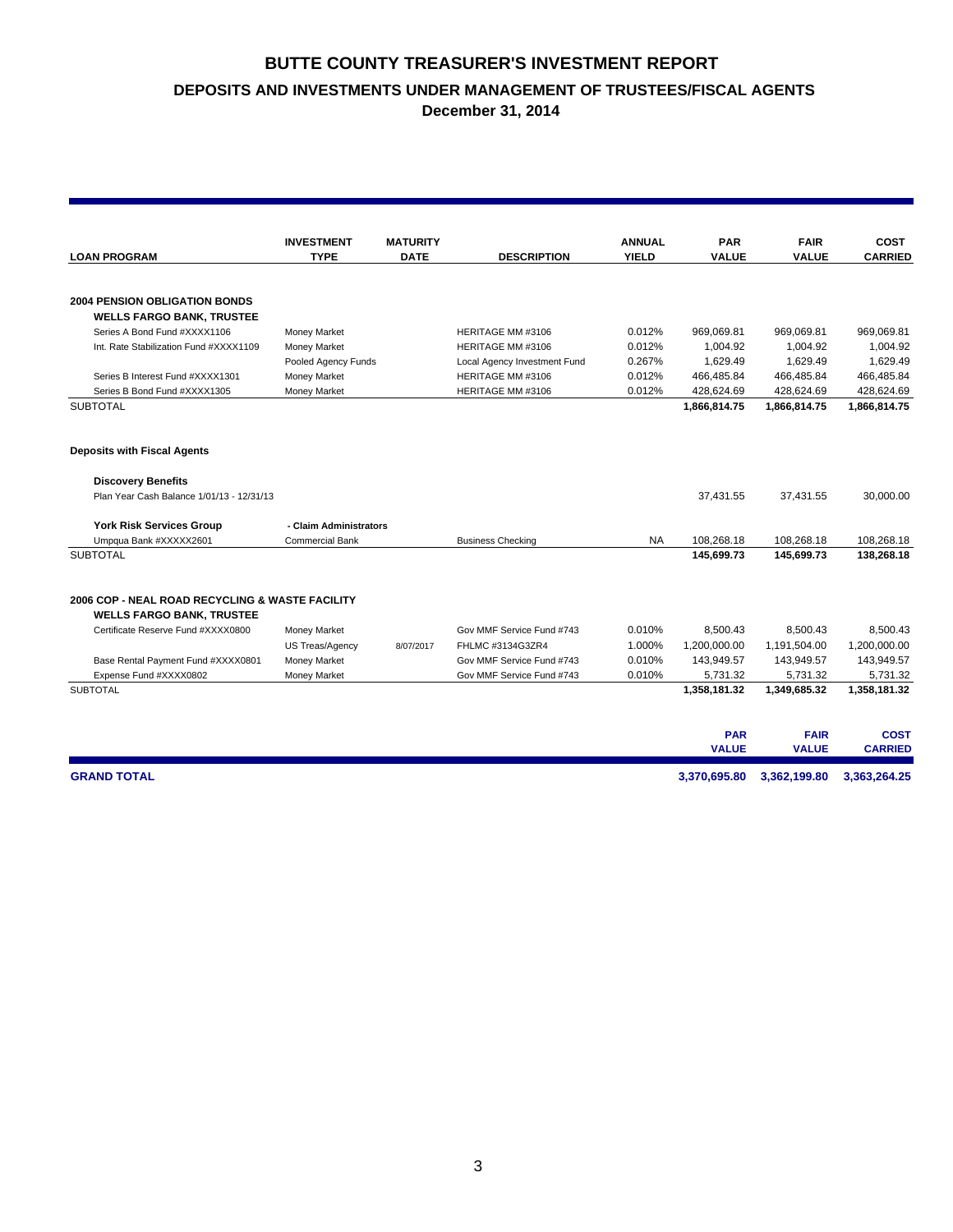#### **BUTTE COUNTY TREASURER'S INVESTMENT REPORT December 31, 2014 ACTIVELY MANAGED PORTFOLIO "AT-A-GLANCE"**



**\*\* This chart does not include deposits from TRAN, Bond Proceeds, or Investments under Management of Trustees.**

\$200,000,000 \$225,000,000 \$250,000,000 \$275,000,000 \$300,000,000 \$325,000,000

 **It is intended to demonstrate cash flow trends and establish a baseline for the portfolio, enabling medium term investments.**

JAN FEB MAR APR MAY JUN JUL AUG SEP OCT NOV DEC

a.